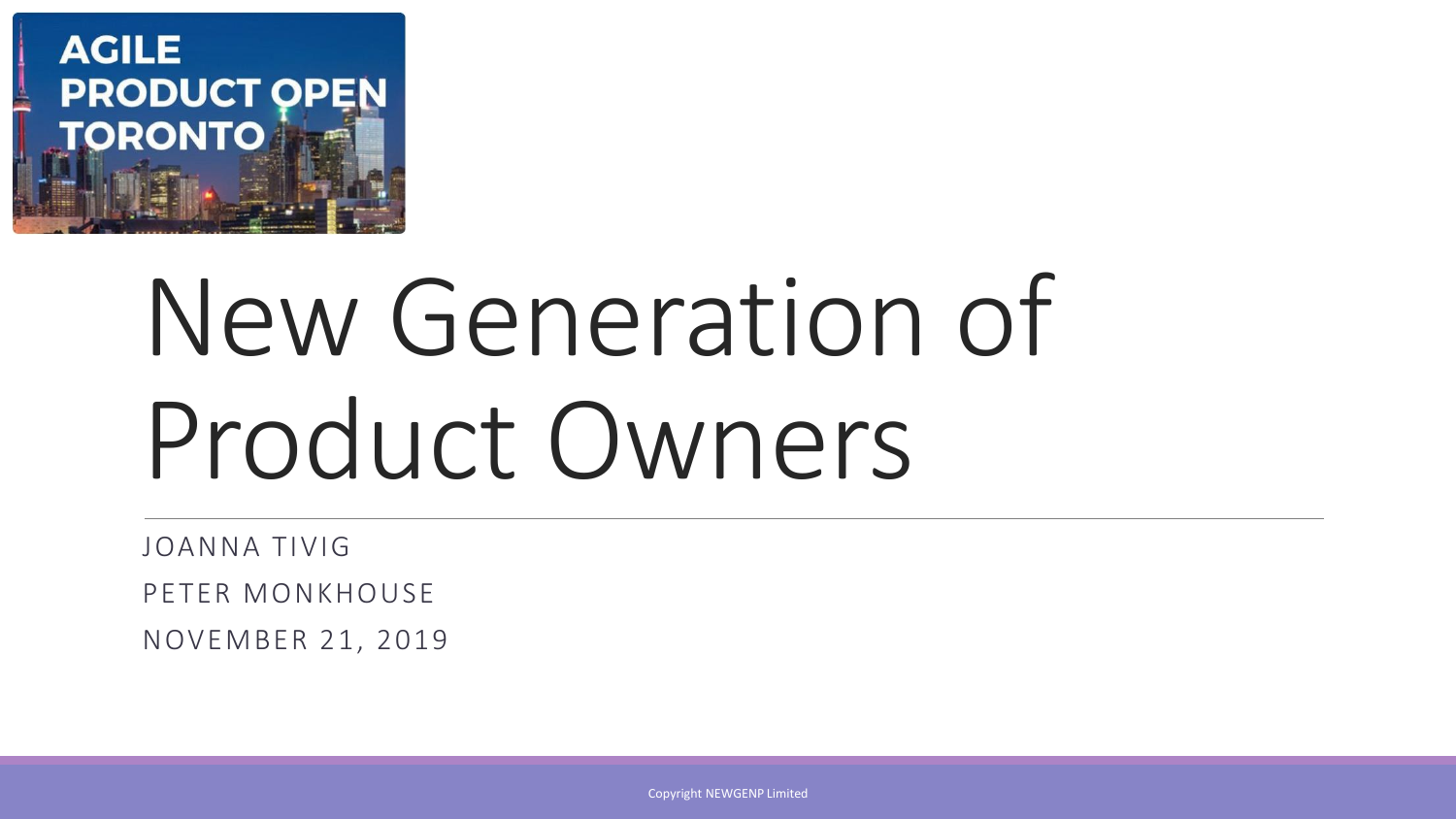#### Agenda

Introduction

The Journey of Writing a Book

ACHIEVE – The message for Gen P

Challenges with Products in Organizations

The Product Mindset

Effective Product Ownership

Exercise

Final Questions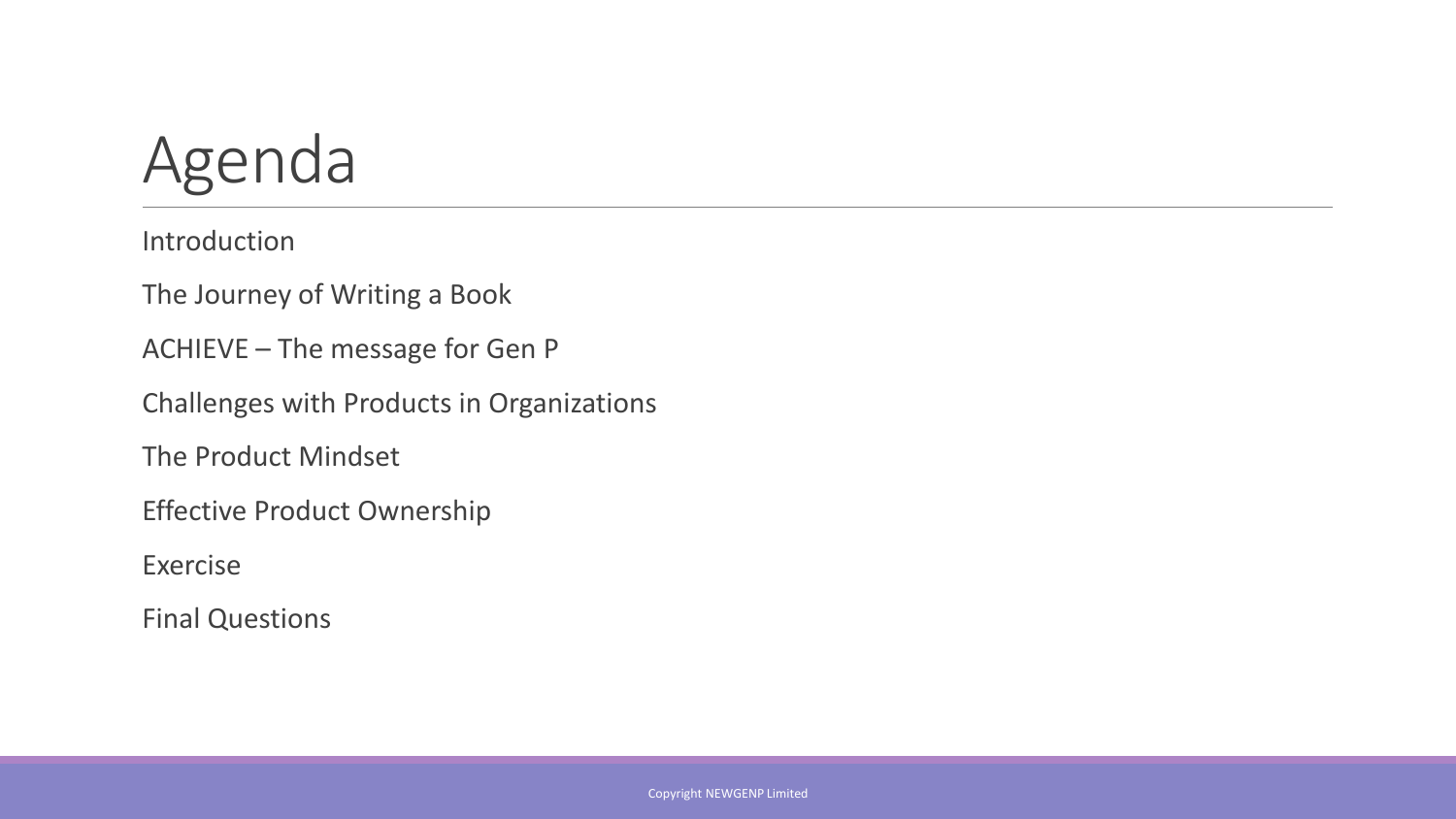#### Introductions



#### Joanna Tivig

◦ joanna@newgenp.com



#### Peter Monkhouse

◦ peter@newgenp.com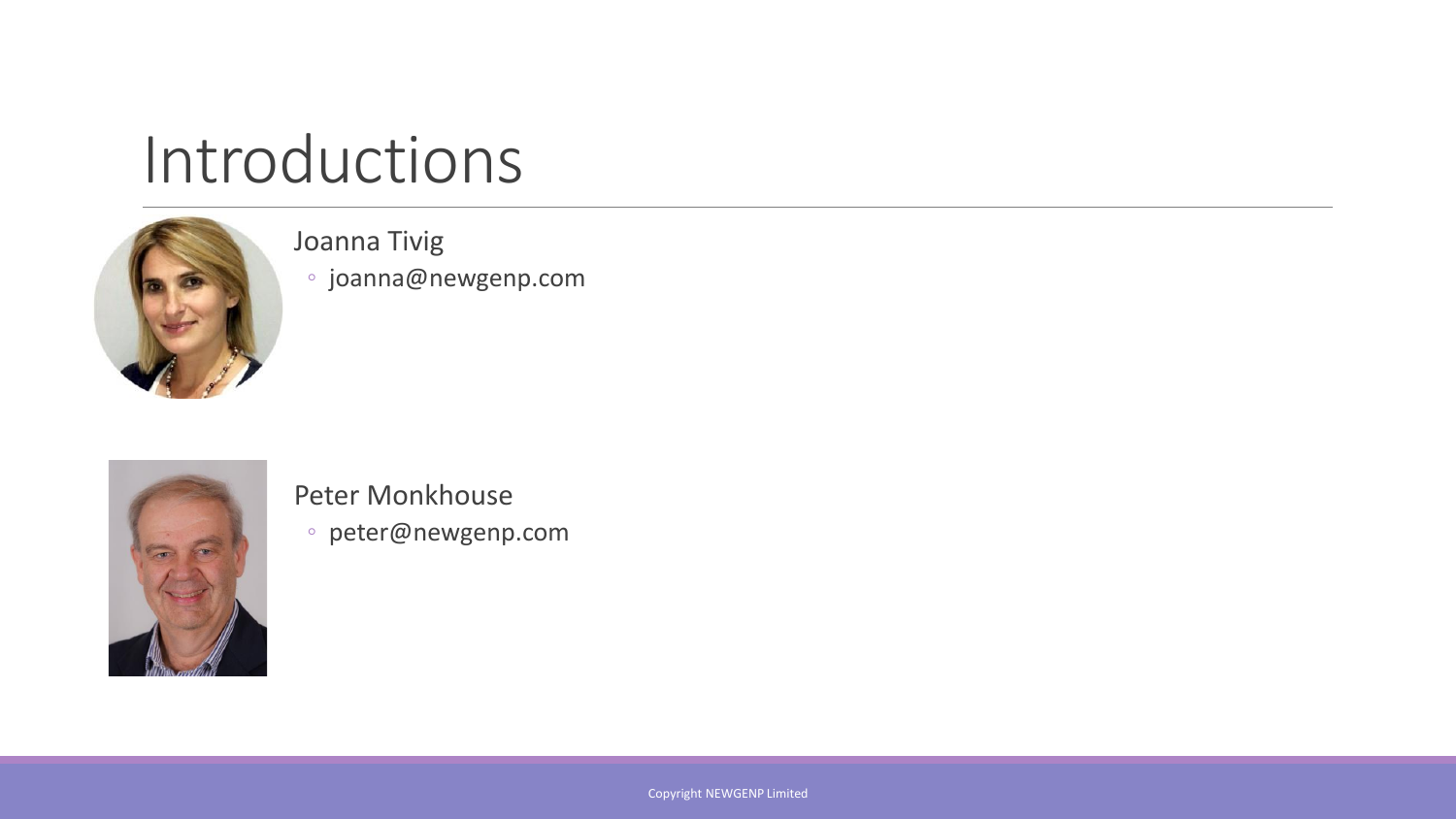### The Journey of Writing a Book

- It started with an idea...
- Became a concept...
- Grew into a product...
- What is next?

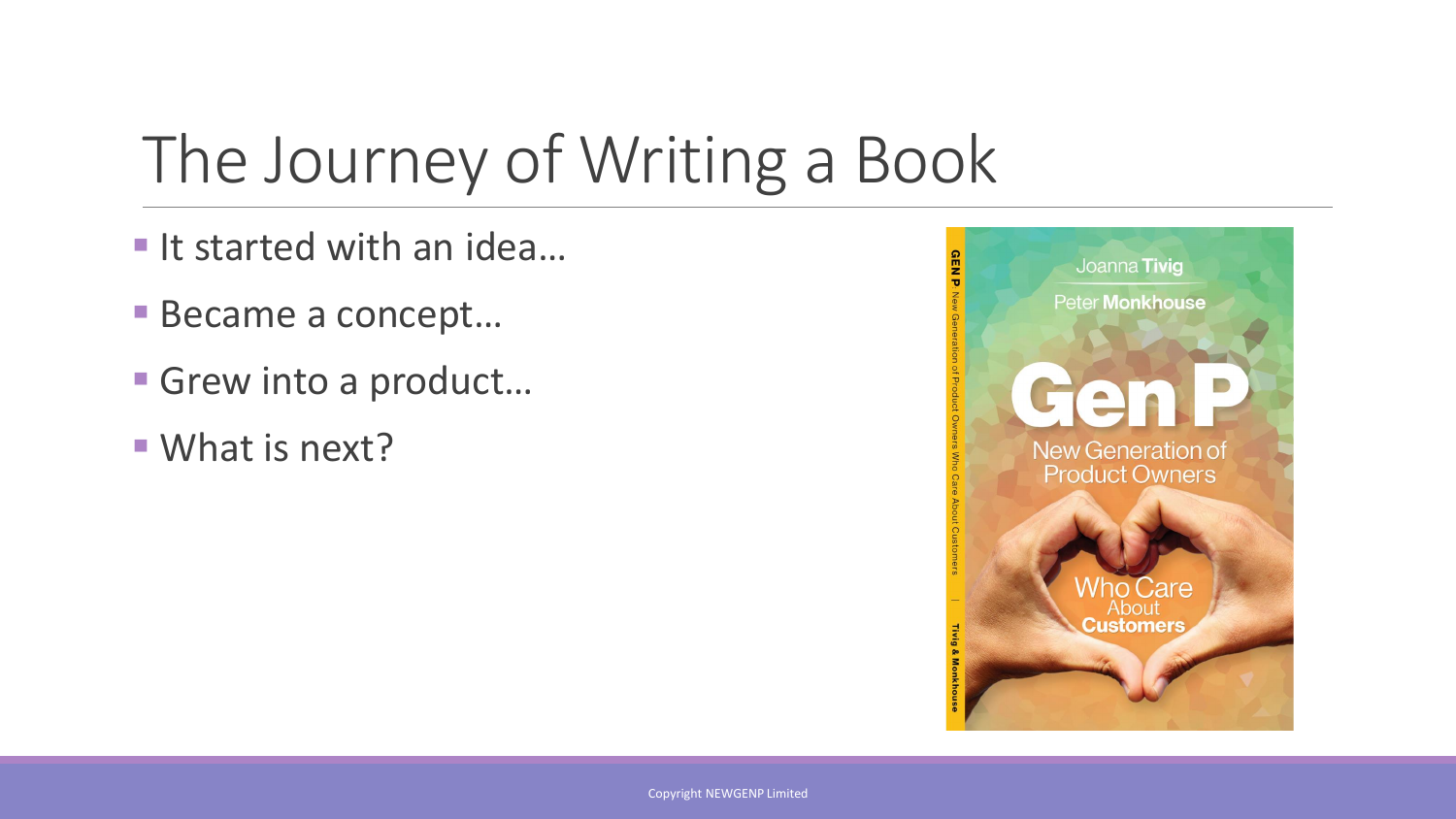#### Why Gen P and What is it?

- **E** Because we care about customers
- Because organizations cannot run their businesses without customers
- Because it is beyond execution of project; it's about product life cycles and the way we build products for customers
- For that, we need a new generation of product owners, beyond Scrum, but with an Agile way of thinking and working – focused on value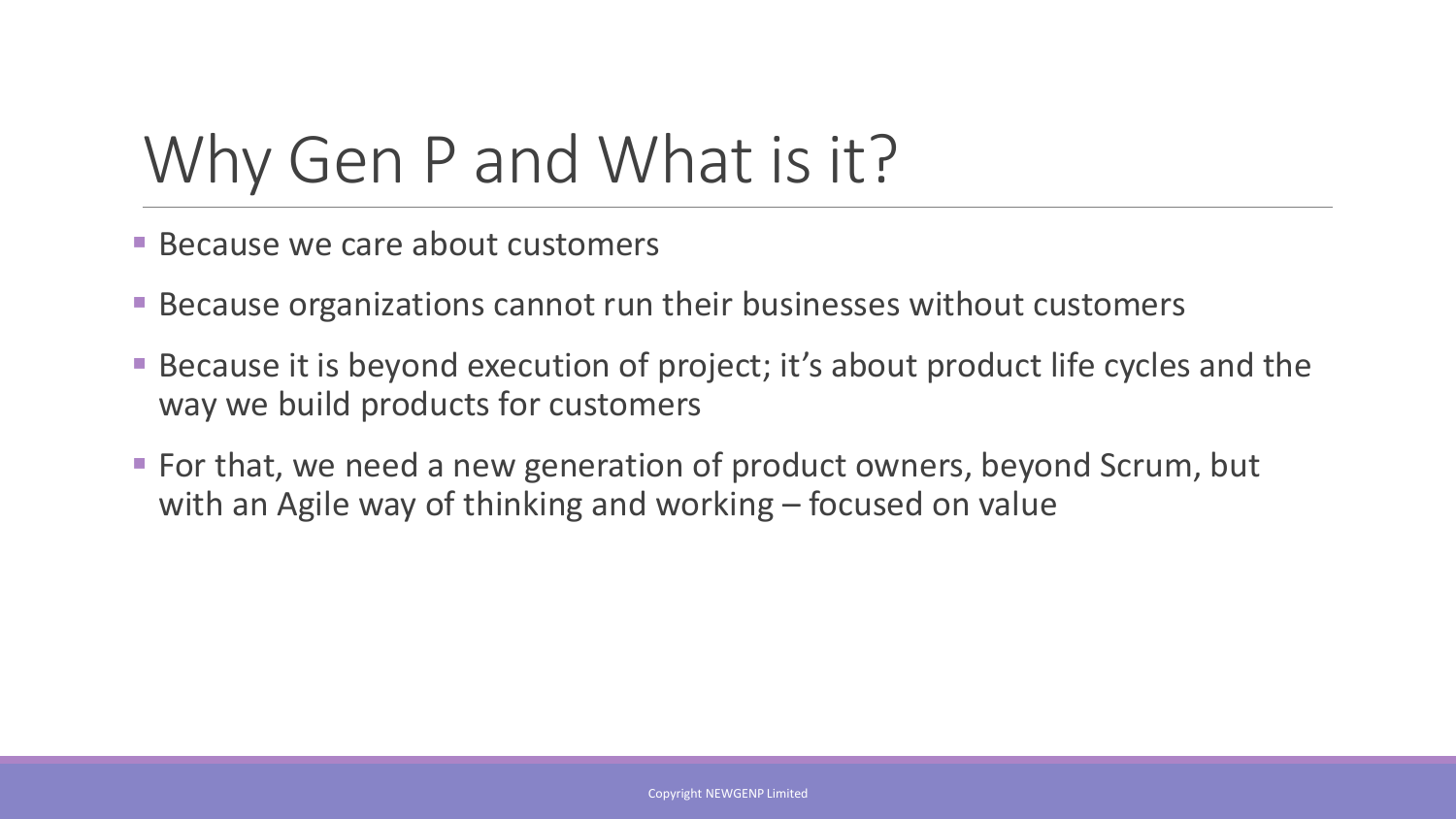#### New Generation of Product Owners ACHIEVE

- **A**gility for business fast, flexible and valuable business proposition
- Crash the challenges overcome any impediments in business growth
- **H**one the team build the best product team
- **I** terate to make it Happen continuous delivery through minimum increments
- **E** ffective ownership spirited feelings of care and growth
- Value sustained delivery focus on value more than results
- **E**xcel as product owners the new generation of product owners

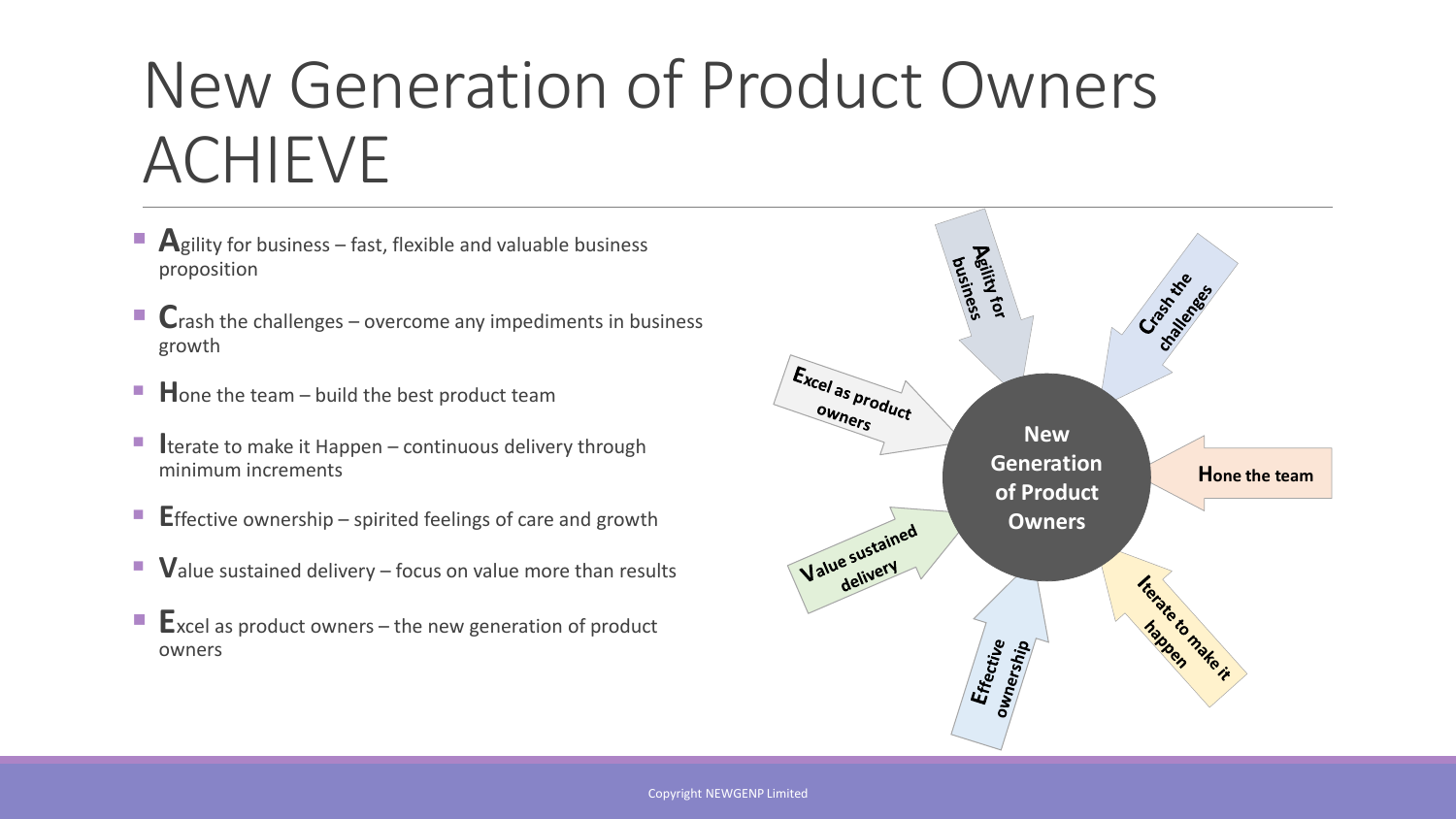### Challenges – Products are Failing

It started with an idea supported by research…

- 80% of new consumer products fail (Christensen)
- 70% to 80% of new grocery store products fail (Blackburn)
- 40% of products fails (Castellion and Markham)
- Examples:

oKodak

oSears

oBlackberry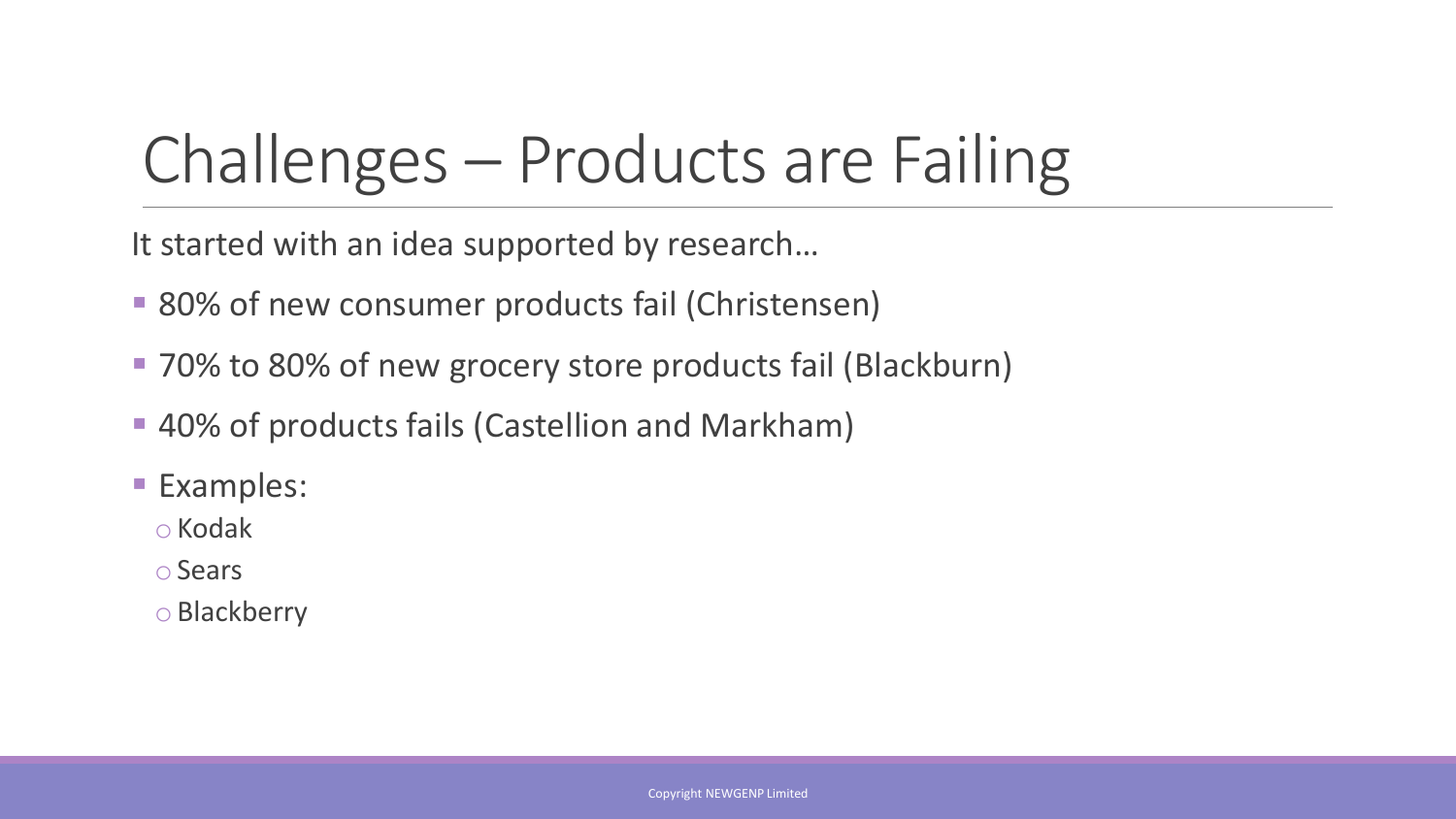#### Challenges - Discussion

Why do you think products are failing, triggering organizations to fail as well?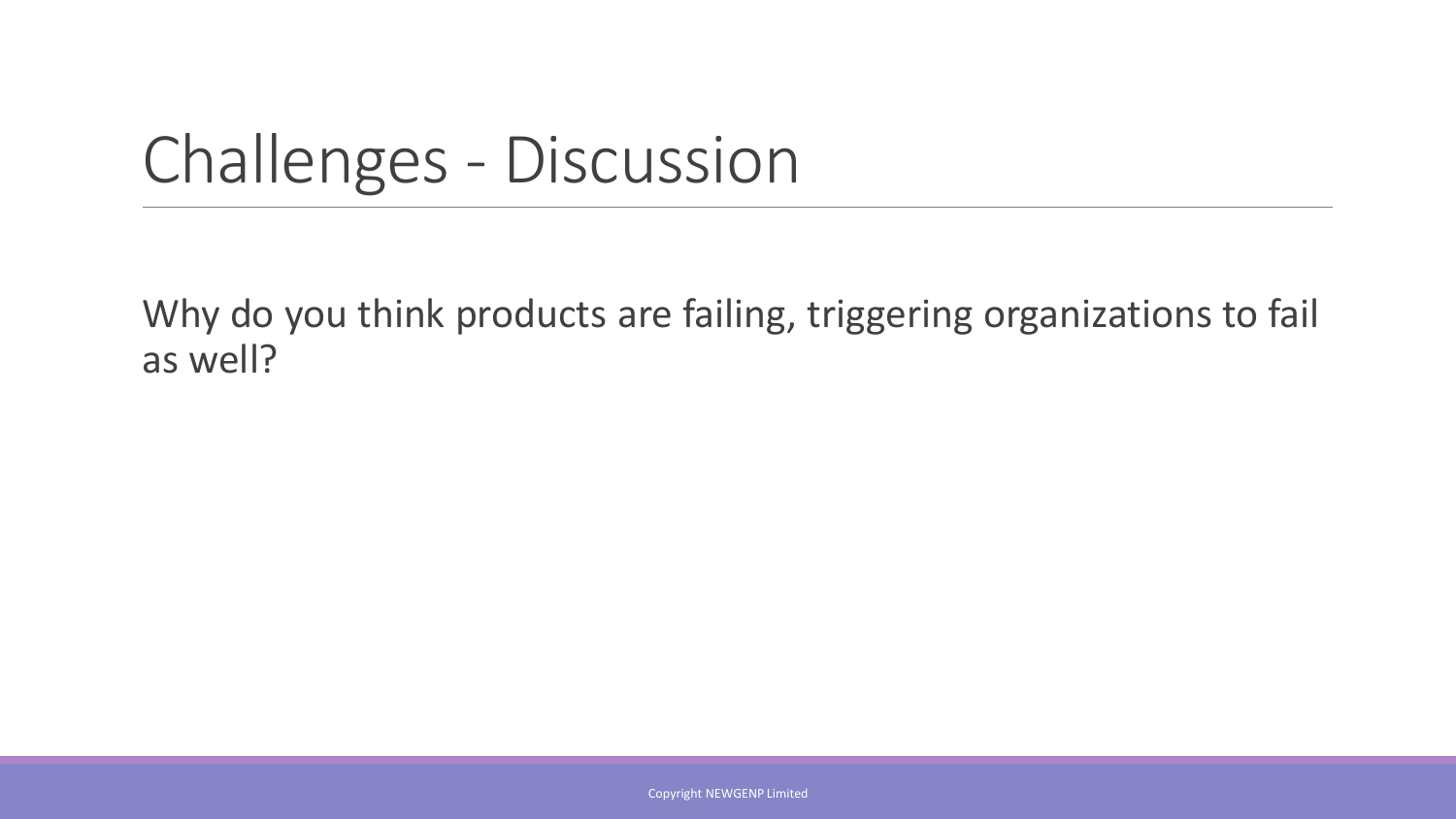#### A Lesson Through History…What is happening?

- **The New Renaissance**
- Industrial Age 4.0
- **EXEC** Four-generation workforce
- **E** Human evolution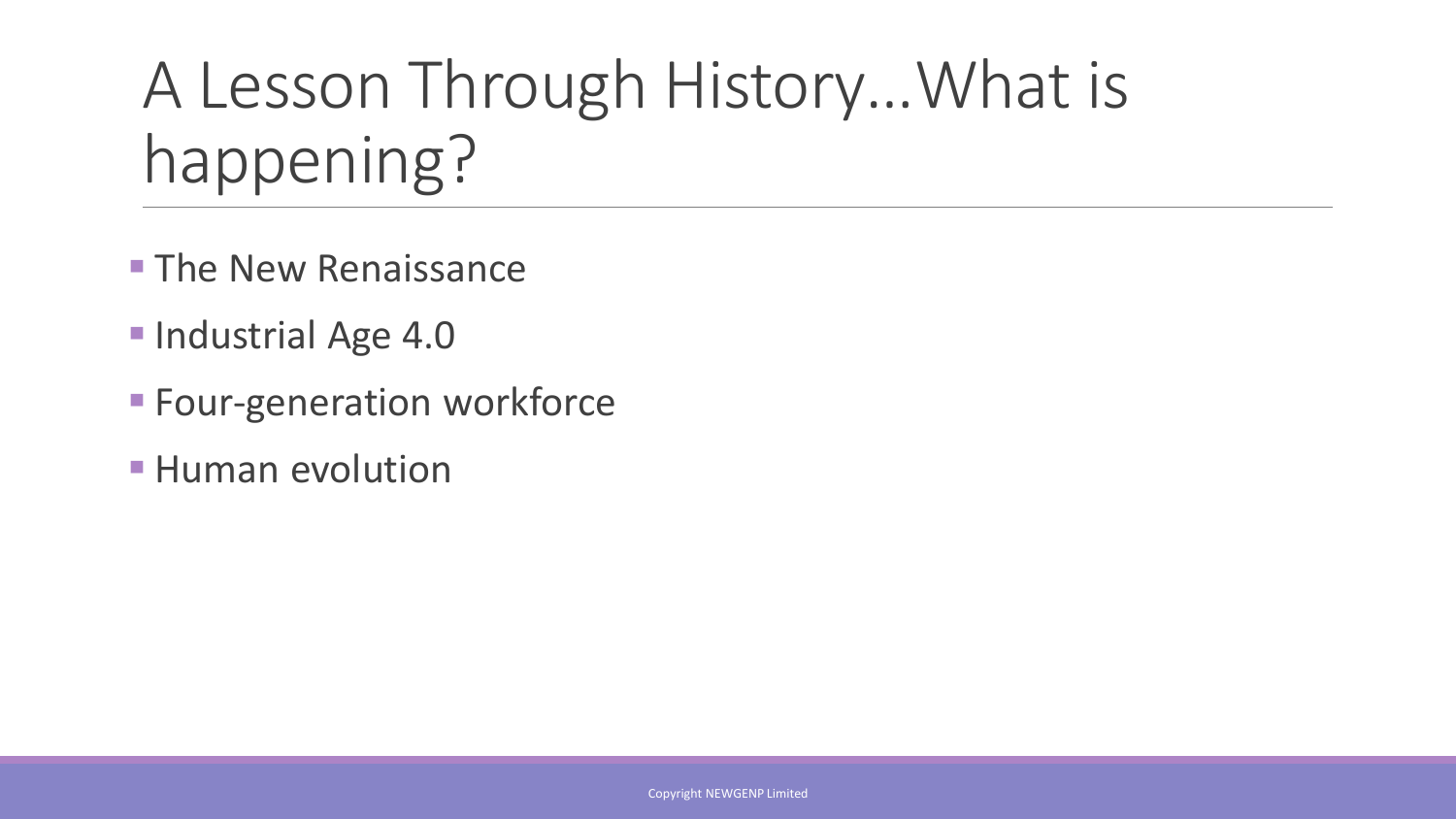### Product Thinking – A "Must" for Business Agility

- **Product thinking means:** 
	- o Focus on outcomes not outputs
- **EXTERF** Longer lifetime means extended care for the product being developed
- Ownership becomes fundamental in driving change and growth
- Value is inherent in the product being delivered
- Customer feedback drives changes to the product
- Adaptation and learning create opportunities for growth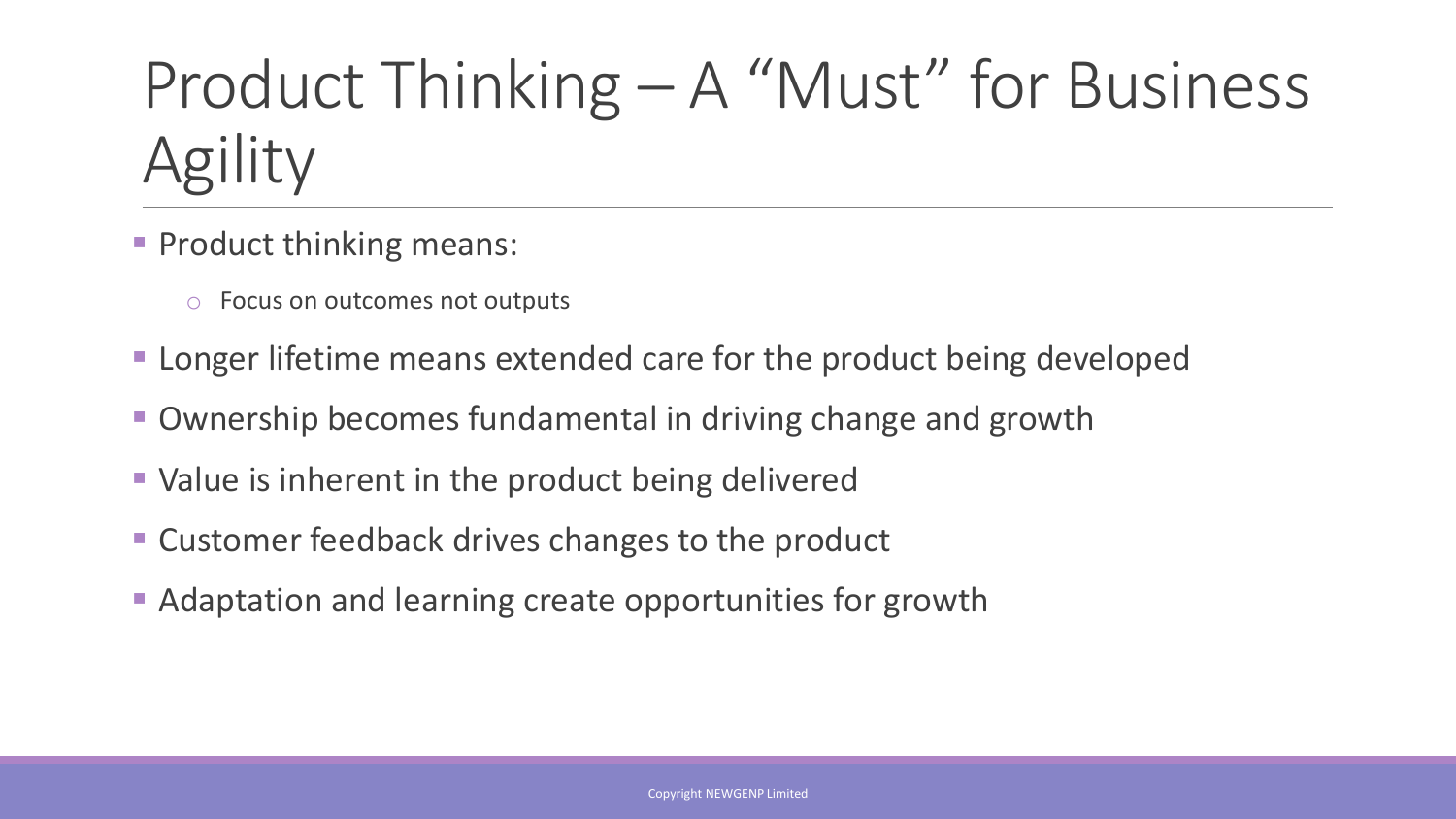#### Business Agility

#### Why do you think organizations are struggling with the business agility?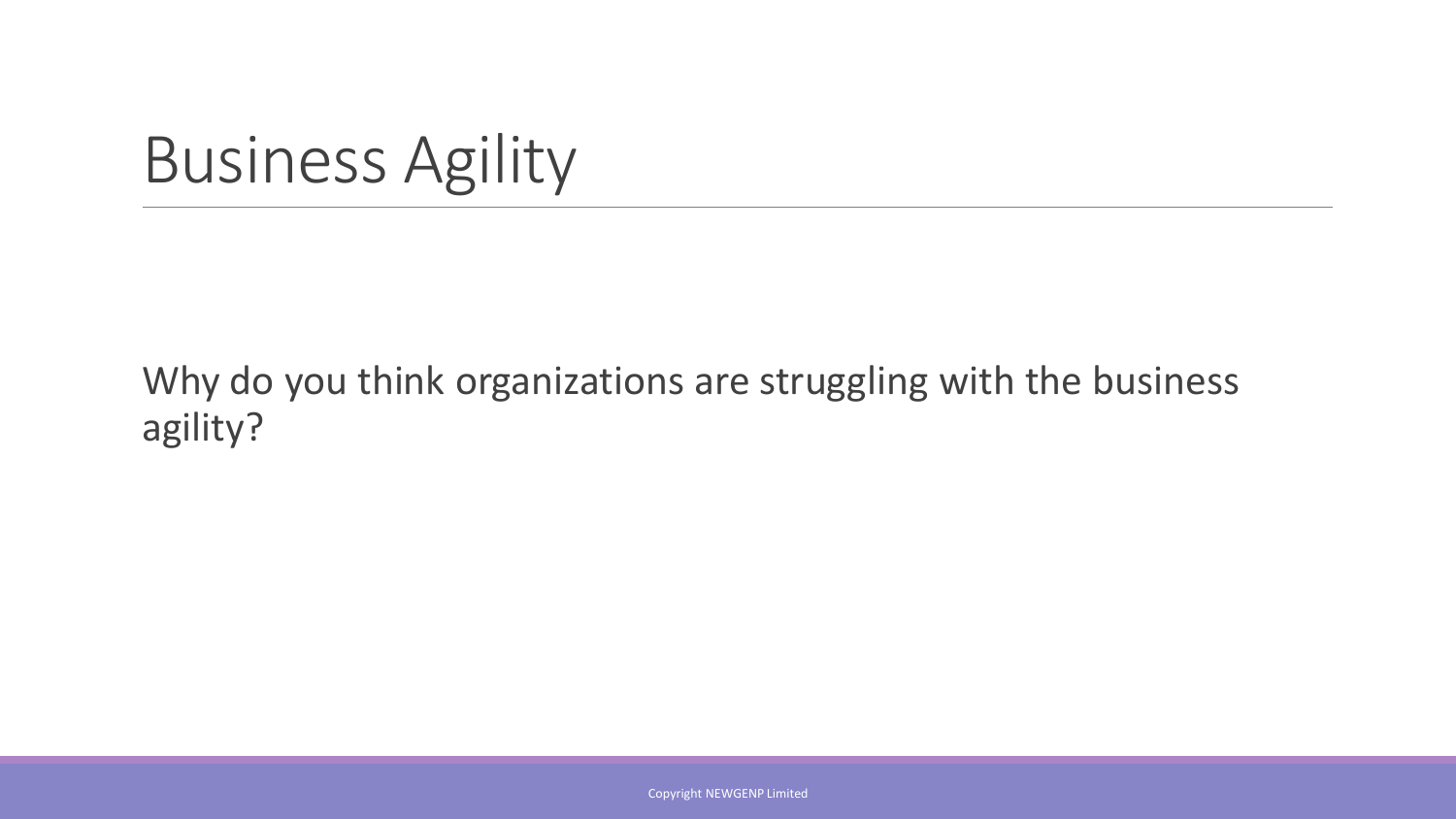#### Keep it Simple – Deliver in small chunks!



This product has so many features, I'm not sure I'll be able to deliver it!

It's so much better delivering this product in bite-sized pieces

How do we educate organizations to think that delivering in small increments will make more sense for their business?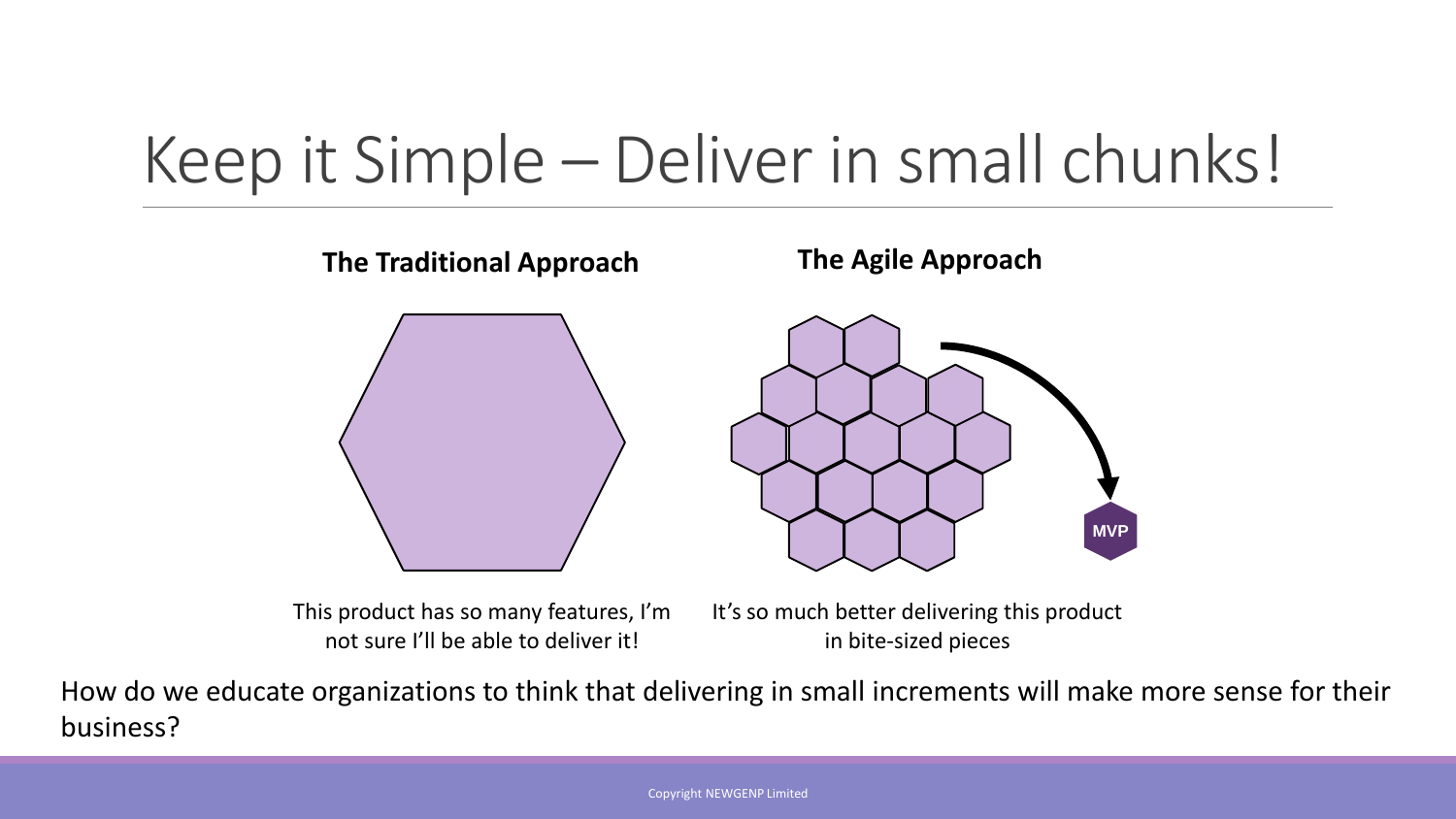#### Why Product Owners are Important?

- Put the Focus back on the Product, not on the role (outcome/ purpose vs who)
- **Products create product owners, not vice** versa
- Product is the 'star' ingredient in any project
- Business Agility is tangible and needs proper execution (not a buzz word)

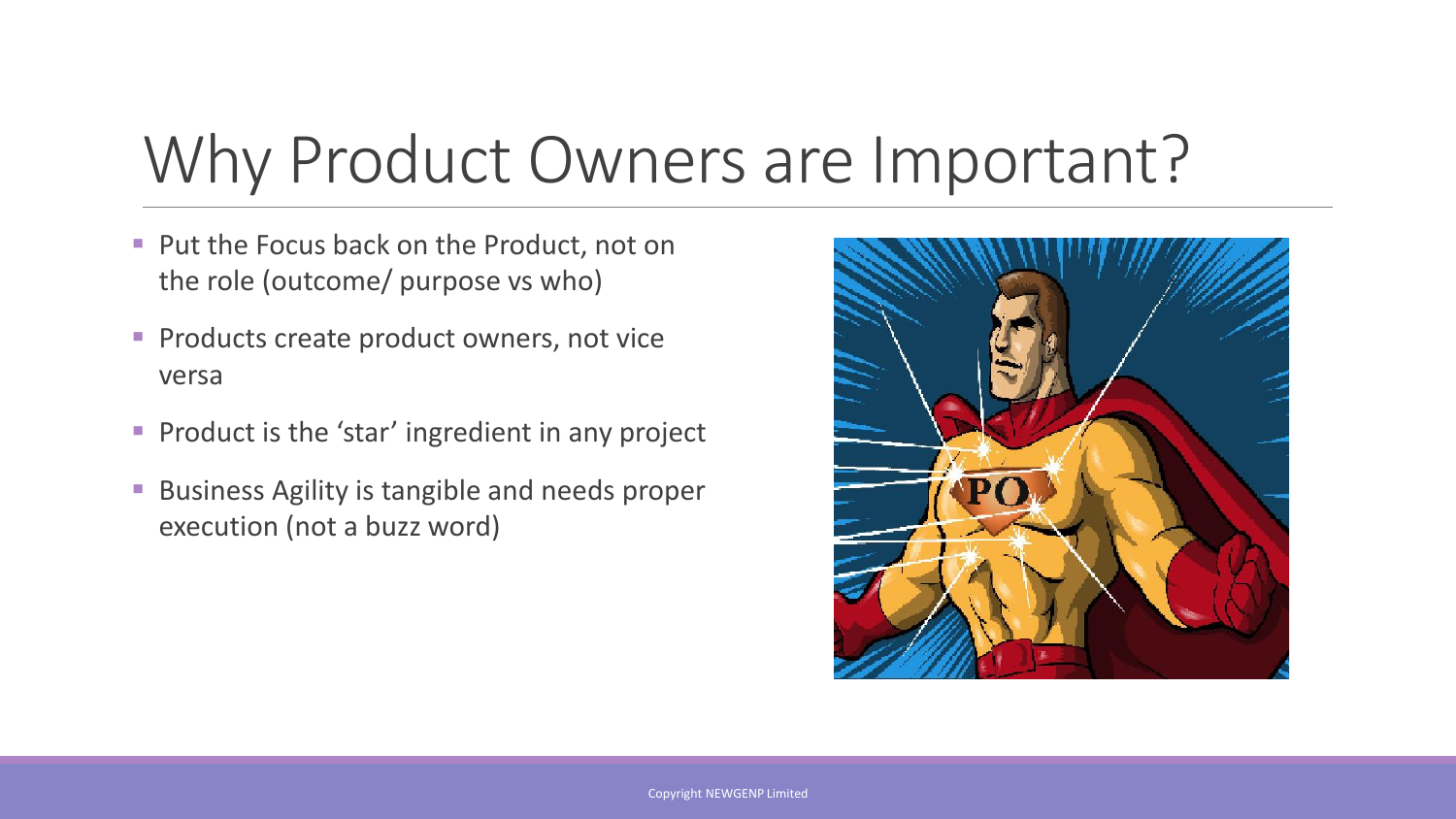### Types of Product Ownership

- We hear about Product Owner Proxy roles
- Ownership can take different forms:
	- o Visitor
	- o Borrower
	- o Renter
	- o Owner

Copyright NEWGENP Limited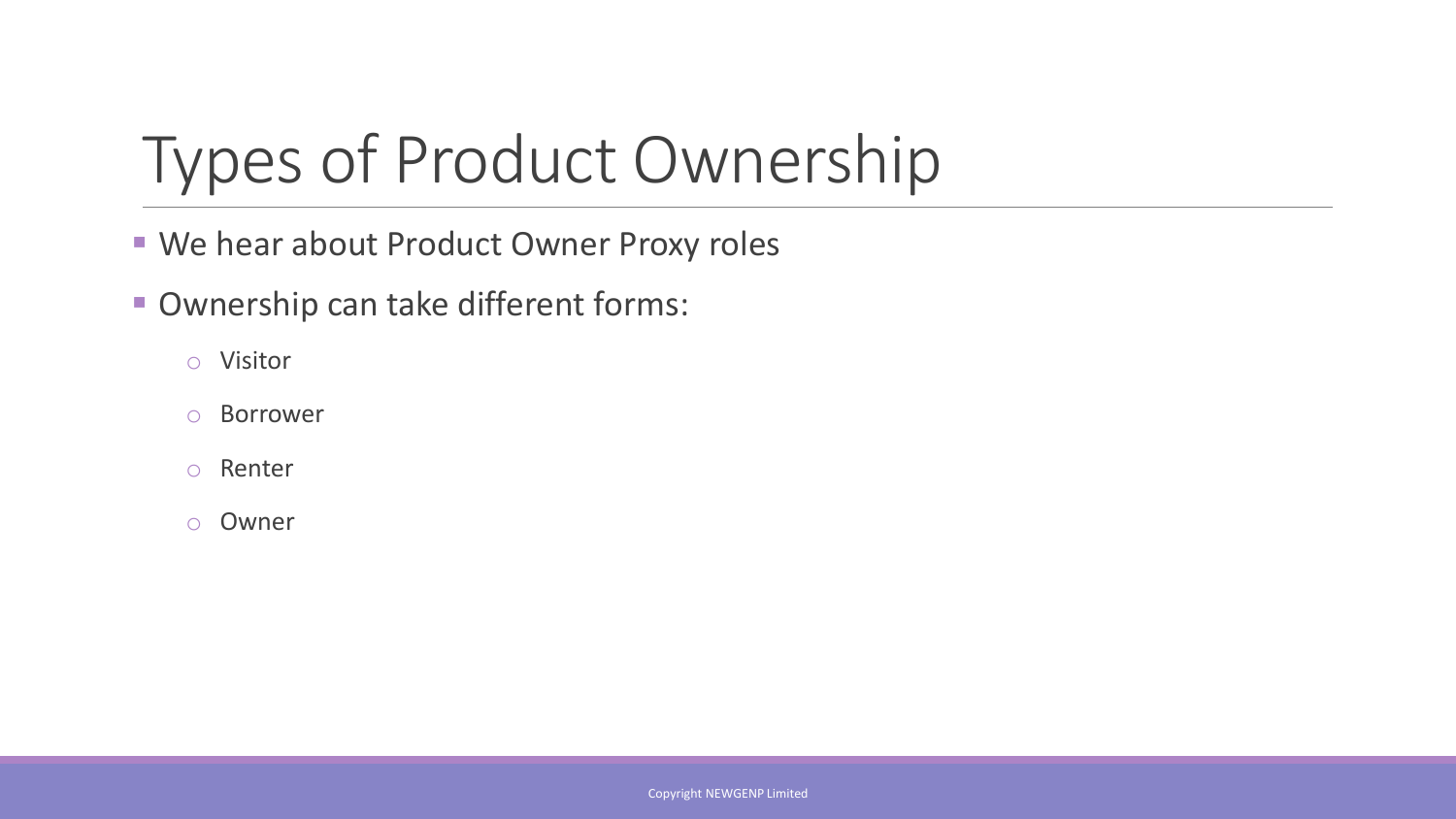## Types of Product Ownership (2)

#### VISITOR

- Works in a different functional department and occasionally drops in
- Provides some guidelines and observations
- Often not available to clear roadblocks or during development

#### BORROWER

- Available for a short time, a temporary assignment
- Often during product development and then turned over to another product owner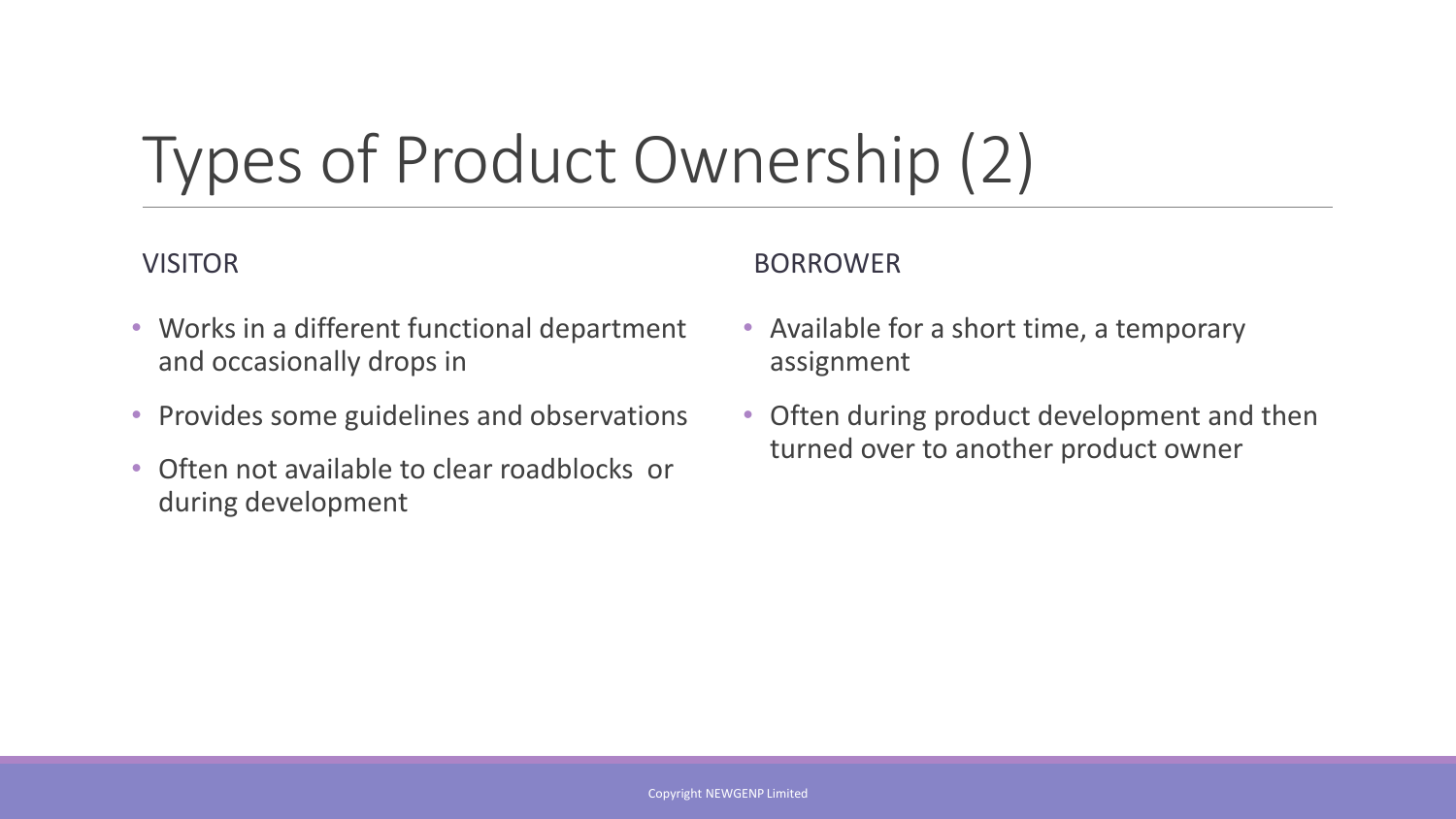### Types of Product Ownership (3)

#### RENTER

#### OWNER

- Longer term relationship with the product than a borrower
- May make small changes, does not address long-term issues
- Seen as a stepping stone to another job
- Long term commitment to the product
- Doing what is in the best interest of the product for long-term sustainability
- Display the five characteristics of product ownership: Pride, Power, Promotion, Protection, and Passion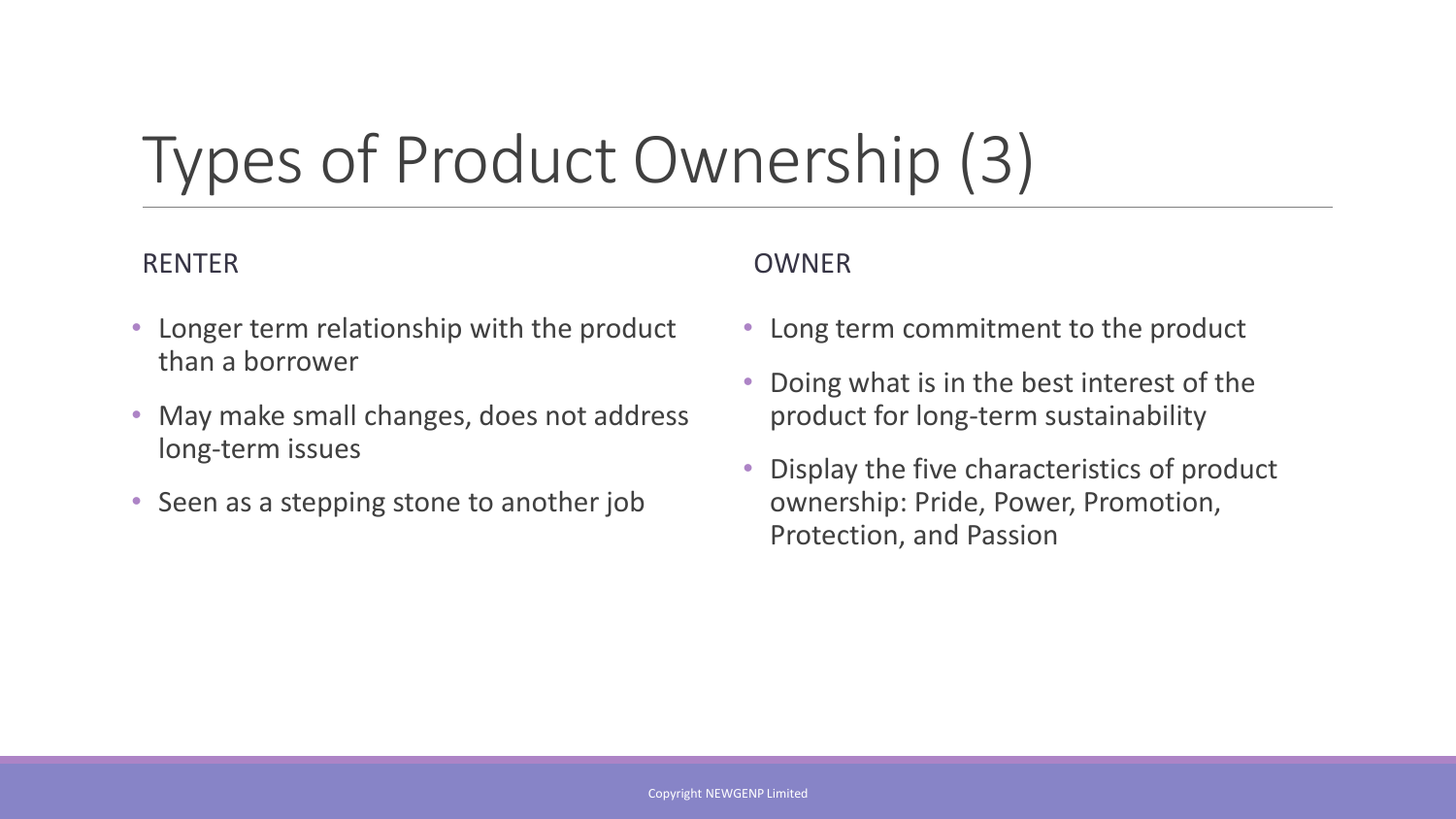### Types of Product Ownership (4)

Before we understand ownership, we should understand what is not ownership. What attitudes and roles can we have towards products?

| <b>Attribute</b> | <b>Visitor</b> | <b>Borrower</b> | <b>Renter</b> | <b>Owner</b> |
|------------------|----------------|-----------------|---------------|--------------|
| Time             | Very short     | Short           | Medium        | Long         |
| Investment       | Very low       | Very low        | Medium        | High         |
| Passion          | Very low       | Low             | Medium        | High         |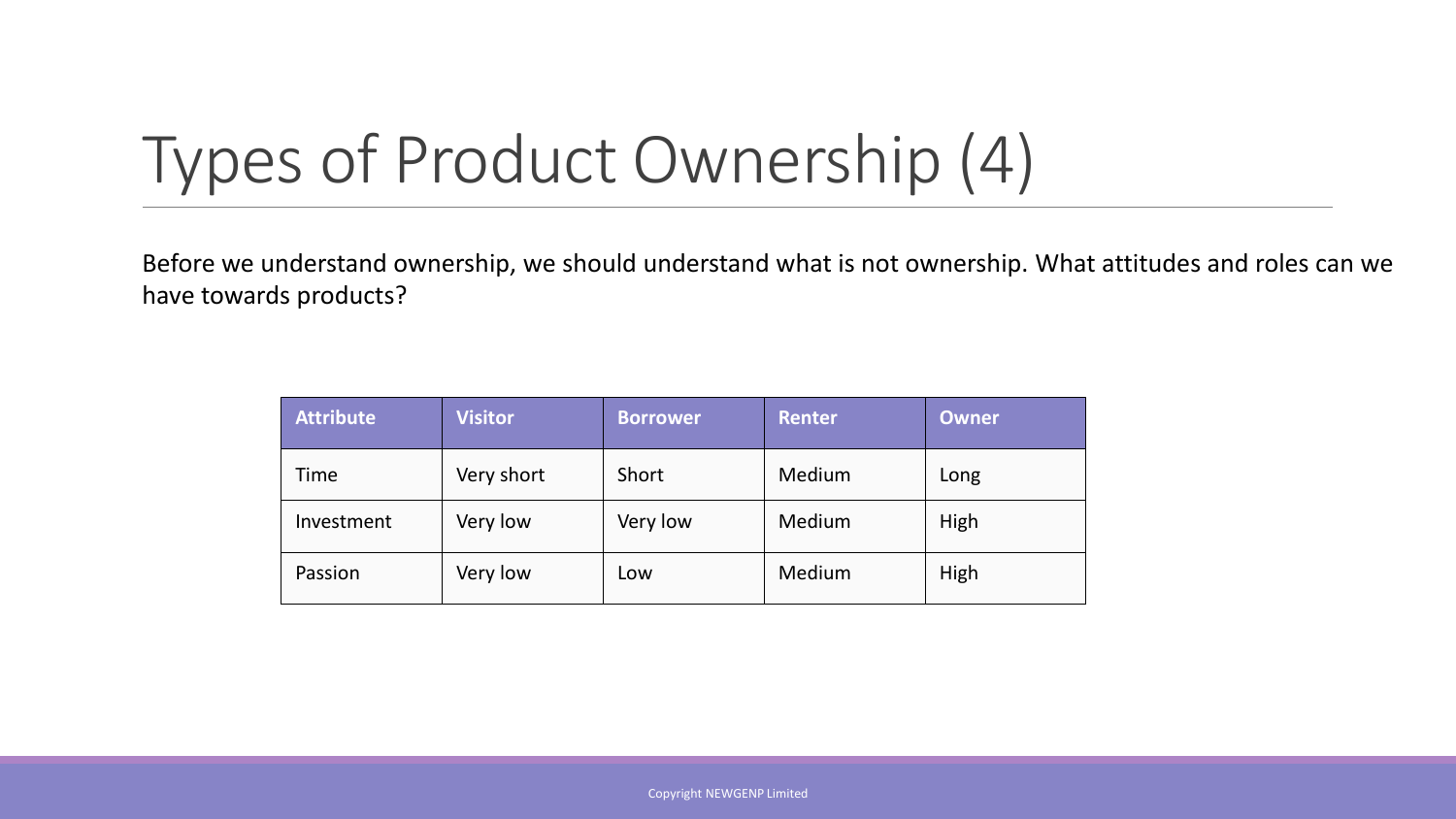### The 'Ownership' Effect

- **Product Owners experience the** 'ownership' effect to the product they develop, by better retaining or taking care of it.
- By owning a product, Product Owners experience the 5P feelings:
	- o Pride
	- o Power
	- o Promotion
	- o Protection
	- o Passion

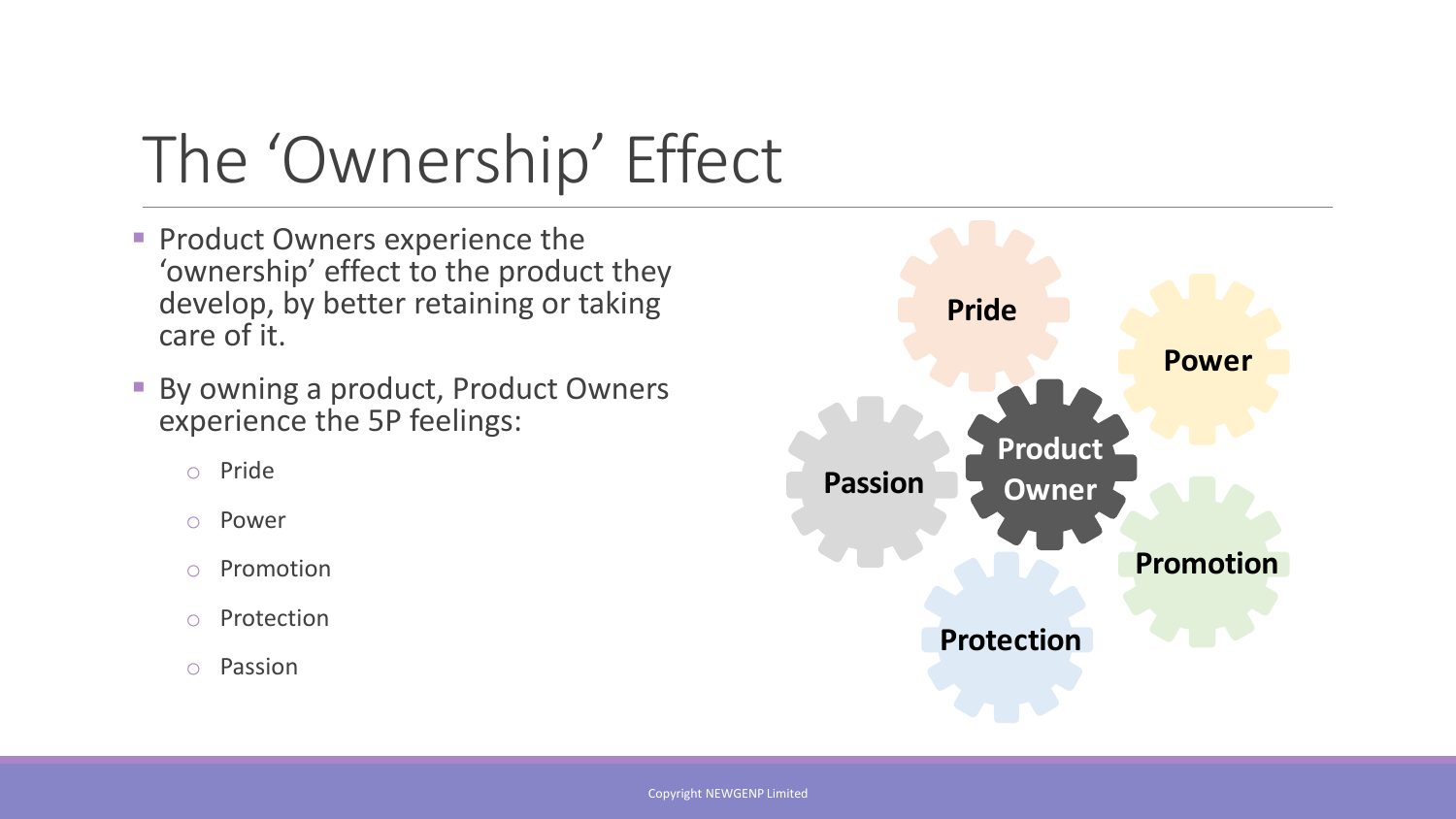## Types of Ownership Exercise

- You need to visit a friend about 50 kilometers away in a remote community where there is no access to public transit. For this example, the product is the vehicle you take from your home to visit your friend
- **The vehicle (product) you use for the trip will define the type of product owner (visitor, borrower, renter, owner)**
- At your table, pick one of the types of product owner (each table must have an owner)
	- $\circ$  Pick the type of vehicle you would use based on the type of owner your are
	- o Discuss the advantages and disadvantages of each vehicle type linking it back to the type of ownership